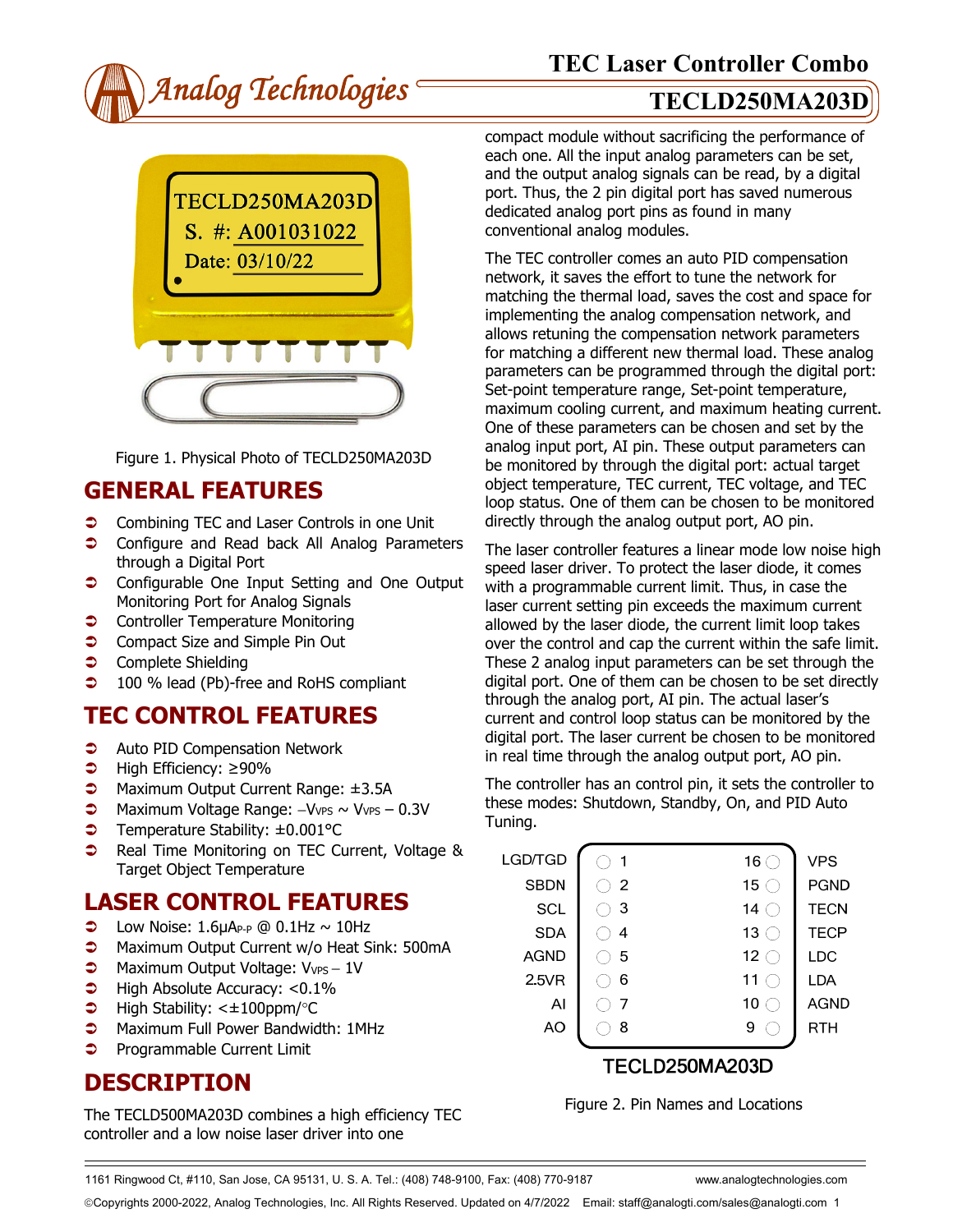

**Warning: The through hole type of modules can only be soldered manually on the board by a solder iron of < 310ºC (590ºF), not go through a reflow oven process.**

## **SPECIFICATIONS**

Table 1. Pin Function Descriptions

| Pin#           | <b>Name</b>    | <b>Type</b>            | <b>Description</b>                                                                                                                                                                                                                                    |  |  |
|----------------|----------------|------------------------|-------------------------------------------------------------------------------------------------------------------------------------------------------------------------------------------------------------------------------------------------------|--|--|
| $\mathbf{1}$   | <b>LGD/TGD</b> | Digital output         | Temperature good indication or Loop Good indication.                                                                                                                                                                                                  |  |  |
| $\overline{2}$ | <b>SBDN</b>    | Digital input          | Shut down control. Negative logic, at the internal chip control input: $>1.4V$<br>$=$ enable, <0.95V = shut down, normal threshold voltage = 1.2V.                                                                                                    |  |  |
| 3              | <b>SCL</b>     | Serial clock<br>input  | Serial Clock Input. Data is shifted into the SDA pin on the rising edges of<br>SCL and output through the SDA pin on the falling edges of SCL.                                                                                                        |  |  |
| $\overline{4}$ | <b>SDA</b>     | Serial<br>data input   | Serial data input and output.                                                                                                                                                                                                                         |  |  |
| 5              | <b>AGND</b>    | Ground                 | Signal ground pin. Connect ADC and DAC grounds to here.                                                                                                                                                                                               |  |  |
| 6              | <b>2.5VR</b>   | Analog output          | Reference voltage. It can source 3mA max, with $1.2\mu Vp-p$ noise $@0.1$ to<br>10Hz and 20ppm/°C stability max.                                                                                                                                      |  |  |
| $\overline{7}$ | AI             | Analog input           | An external control voltage, instead of the internal DAC, can be used to set<br>the desired LD output current, TEC current limit, TEC voltage limit, TEC<br>temperature. The set point can be monitored in real time.                                 |  |  |
| 8              | <b>AO</b>      | Analog output          | Analog signals can be buffered out this pin by sending commands through<br>the digital serial interface. Output values(LD voltage, LD current, TEC<br>temperature, TEC voltage, TEC current) can be monitored in real time.                           |  |  |
| 9              | <b>RTH</b>     | Analog input           | Connect to the thermistor for sensing the desired object temp. Thermistor's<br>other end connects to the signal ground, pin 4 or pin 10. RRTH = $10k\Omega$ @<br>25°C. Other thermistors or temperature sensors can also be used, consult<br>with us. |  |  |
| 10             | <b>GND</b>     | Ground                 | Signal ground, internally connected to Pin 5 GND. Can be used for<br>connecting the thermistor.                                                                                                                                                       |  |  |
| 11             | <b>LDA</b>     | Analog output          | Laser diode anode. Connect it to the anode of the laser diode.                                                                                                                                                                                        |  |  |
| 12             | <b>LDC</b>     | Analog output          | Laser diode cathode. Connect it to the cathode of the laser diode.                                                                                                                                                                                    |  |  |
| 13             | <b>TECP</b>    | Analog power<br>output | Connects to TEC positive terminal.                                                                                                                                                                                                                    |  |  |
| 14             | <b>TECN</b>    | Analog power<br>output | Connects to TEC negative terminal.                                                                                                                                                                                                                    |  |  |
| 15             | <b>PGND</b>    | Power ground           | Power ground for connecting to the power supply.                                                                                                                                                                                                      |  |  |
| 16             | <b>VPS</b>     | Power input            | Positive power supply rail. The value is 5V.                                                                                                                                                                                                          |  |  |

1161 Ringwood Ct, #110, San Jose, CA 95131, U. S. A. Tel.: (408) 748-9100, Fax: (408) 770-9187 www.analogtechnologies.com

Copyrights 2000-2022, Analog Technologies, Inc. All Rights Reserved. Updated on 4/7/2022 Email: staff@analogti.com/sales@analogti.com 2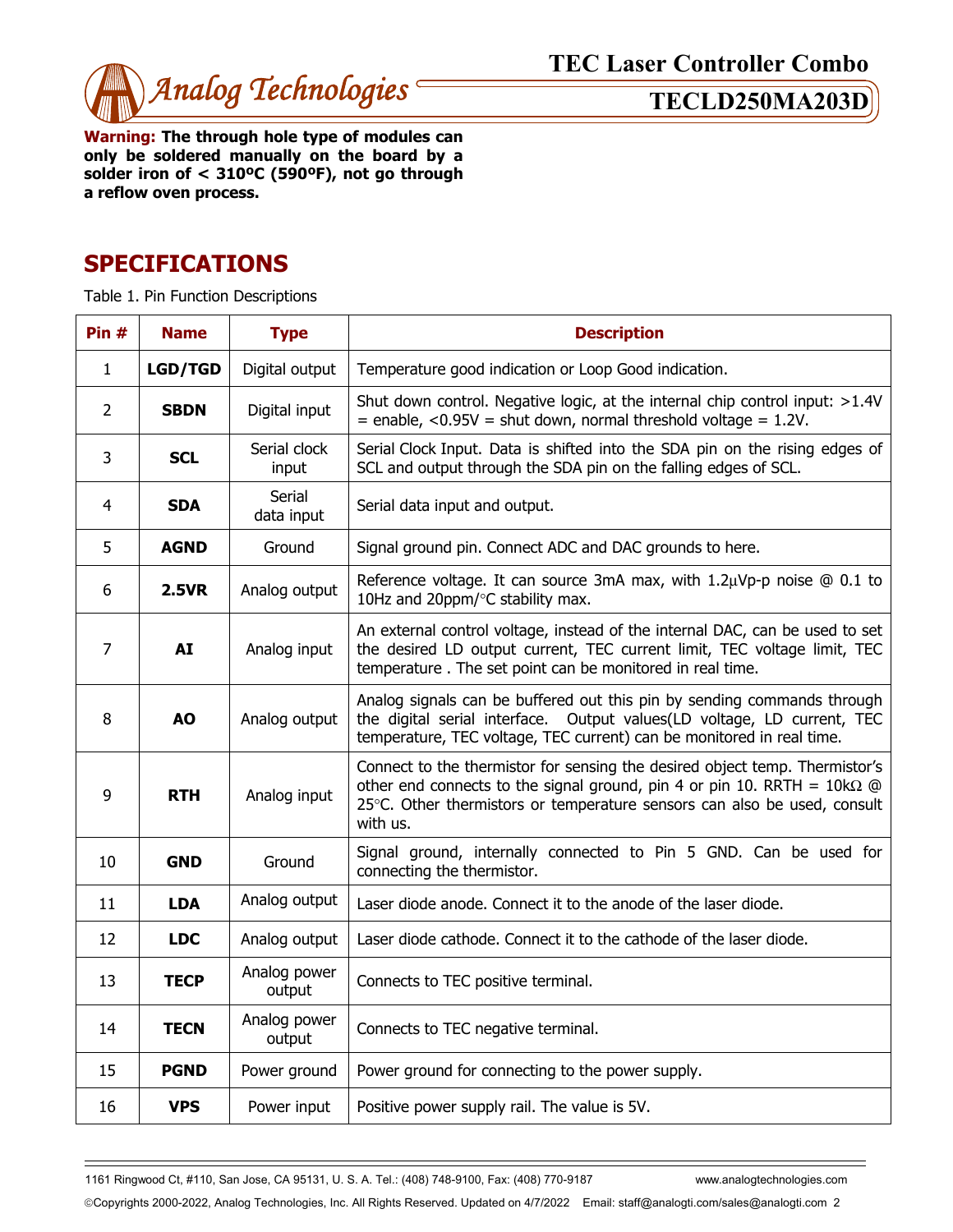

### Table 1. Electrical characteristics.

| <b>Symbol</b>           | <b>Parameter</b>                                                    |              | <b>Max</b> | <b>Units</b> |
|-------------------------|---------------------------------------------------------------------|--------------|------------|--------------|
| fscl                    | Clock Frequency, SCL                                                |              | 400        | kHz          |
| t <sub>LOW</sub>        | Clock Pulse Width Low                                               | 1.2          |            | μs           |
| <b>t</b> high           | Clock Pulse Width High                                              | 0.6          |            | μs           |
| taa                     | Clock Low to Data Out Valid                                         | 0.1          | 0.9        | μs           |
| <b>t</b> <sub>BUF</sub> | Time the bus must be free before a new transmission can start $(2)$ | 1.2          |            | μs           |
| <b>THD.STA</b>          | Start Hold Time                                                     | 0.6          |            | μs           |
| t <sub>su.Sta</sub>     | Start Set-up Time                                                   | 0.6          |            | μs           |
| <b>t</b> hd.dat         | Data In Hold Time                                                   | $\mathbf{0}$ |            | μs           |
| tsu.dat                 | Data In Set-up Time                                                 | 100          |            | ns           |
| tr                      | Inputs Rise Time                                                    |              | 300        | ns           |
| tF                      | Inputs Fall Time                                                    |              | 300        | ns           |
| tsu.sto                 | Stop Set-up Time                                                    | 0.6          |            | μs           |
| $t_{DH}$                | Data Out Hold Time                                                  | 50           |            | ns           |



Figure 3. SCL: Serial Clock, SDA: Serial Data I/O





1161 Ringwood Ct, #110, San Jose, CA 95131, U. S. A. Tel.: (408) 748-9100, Fax: (408) 770-9187 www.analogtechnologies.com

Copyrights 2000-2022, Analog Technologies, Inc. All Rights Reserved. Updated on 4/7/2022 Email: staff@analogti.com/sales@analogti.com 3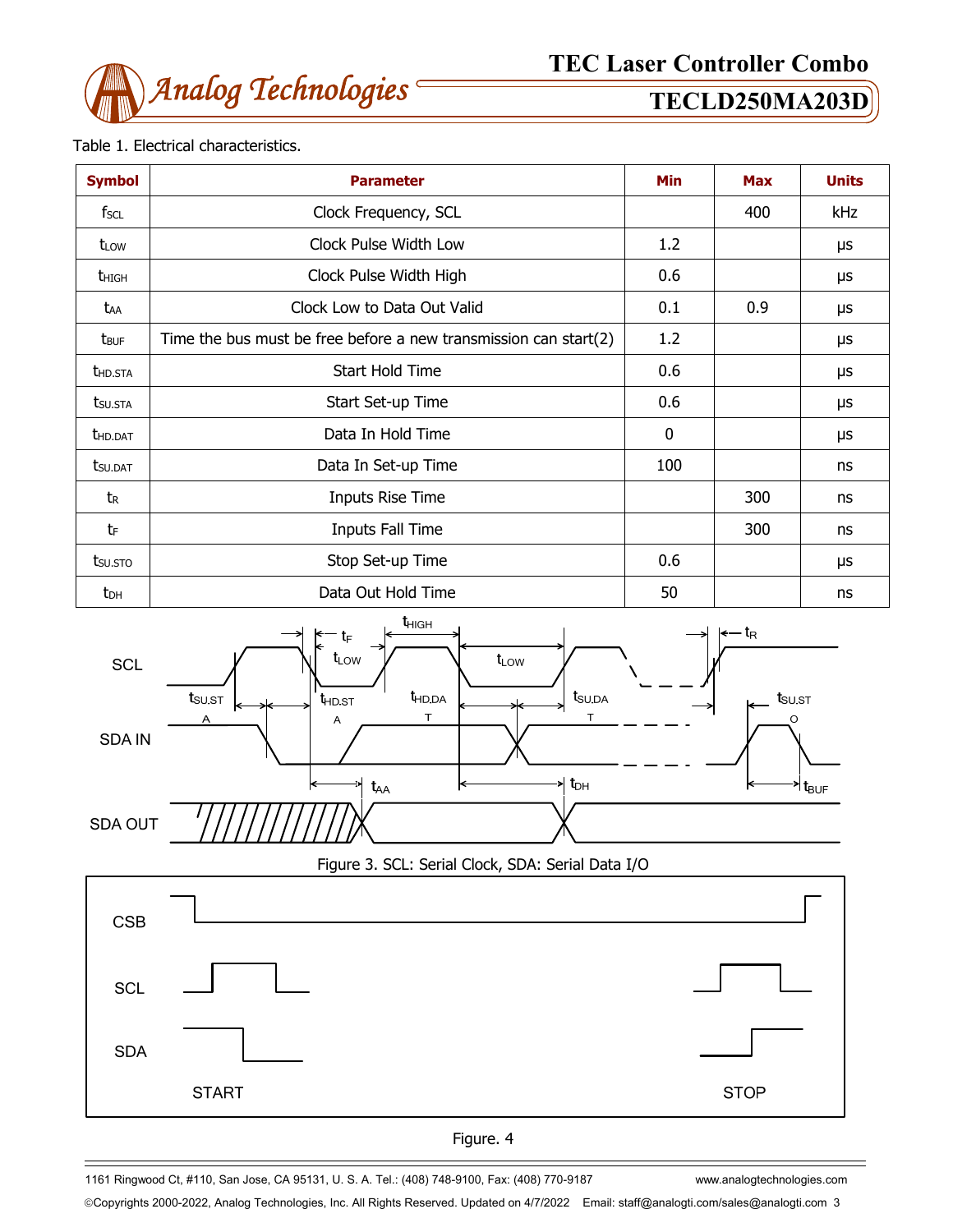

Table. 3

| <b>START</b> | <b>DECICE ADDRESS</b> | R/W | <b>ACK</b> | <b>REDA DATA WRITE DATA</b> | <b>STOP</b> |
|--------------|-----------------------|-----|------------|-----------------------------|-------------|
|              | 0000000 or 1000000    |     |            | 00000000                    |             |

### Table 4. REGISTER MAP command

| <b>REGISTER</b>                | <b>DESCRIPTION</b> | R/W | <b>SIZE</b> | <b>ADDR</b> | <b>DEFAULT VALUE</b> |
|--------------------------------|--------------------|-----|-------------|-------------|----------------------|
| Al                             | Device control     | R/W |             | 0x00        | 0x0                  |
| AO<br>Device operation summary |                    | R/W |             | 0x80        | 0x80                 |

### Table 5. AI REGISTER

| <b>BITS</b> | <b>SYMBOL</b> | <b>DESCRIPTION</b>                                                                                                                                                                                                                                                                                                                                                       |
|-------------|---------------|--------------------------------------------------------------------------------------------------------------------------------------------------------------------------------------------------------------------------------------------------------------------------------------------------------------------------------------------------------------------------|
| B[0]        | LIS.          | Laser current set. OV to 2.5V sets the laser current from 0 to 250mA linearly.                                                                                                                                                                                                                                                                                           |
| B[1]        | <b>TMS</b>    | Object set-point temperature input port. It is internally tied by a 500k resistor to the<br>half value of the reference voltage, 1.25V. The open circuit voltage of this pin is thus<br>1.25V, corresponding to a set-point temperature of 25°C by using the default<br>temperature network (with the set-point temperature range being from 15°C to<br>$35^{\circ}$ C). |
| B[2]        | <b>ILMC</b>   | TEC cooling limits                                                                                                                                                                                                                                                                                                                                                       |
| B[3]        | ILMH          | TEC heating limits                                                                                                                                                                                                                                                                                                                                                       |
| B[4]        | <b>VLM</b>    | TEC voltage limits                                                                                                                                                                                                                                                                                                                                                       |
| B[5]        | NC.           |                                                                                                                                                                                                                                                                                                                                                                          |
| B[6]        | NC.           |                                                                                                                                                                                                                                                                                                                                                                          |
| B[7]        | NC.           |                                                                                                                                                                                                                                                                                                                                                                          |

### Table 6. AO REGISTER

| <b>BITS</b> | <b>SYMBOL</b> | <b>DESCRIPTION</b>                                                                                                                                                                            |
|-------------|---------------|-----------------------------------------------------------------------------------------------------------------------------------------------------------------------------------------------|
| B[0]        | LIO           | Laser current output indication. OV to 2.5V indicates the laser current from 0A to<br>250mA linearly.                                                                                         |
| B[1]        | LDA.          | Laser diode anode. Connect it to the anode of the laser diode. This pin is used to<br>drive a laser of which the cathode is connected to the case and the case is connected<br>to the ground. |
| B[2]        | <b>TMO</b>    | Actual object temperature. 0.1V to 2.5V indicates the default temperature network<br>from 15°C to 35°C.                                                                                       |
| B[3]        | <b>VTEC</b>   | TEC Voltage Output.                                                                                                                                                                           |
| B[4]        | <b>ITEC</b>   | <b>TEC Current Output.</b>                                                                                                                                                                    |
| B[5]        | <b>CTMO</b>   | The driver internal temperature indication output.                                                                                                                                            |
| B[5]        | <b>NC</b>     |                                                                                                                                                                                               |
| B[6]        | <b>NC</b>     |                                                                                                                                                                                               |
| B[7]        | NC.           |                                                                                                                                                                                               |

1161 Ringwood Ct, #110, San Jose, CA 95131, U. S. A. Tel.: (408) 748-9100, Fax: (408) 770-9187 www.analogtechnologies.com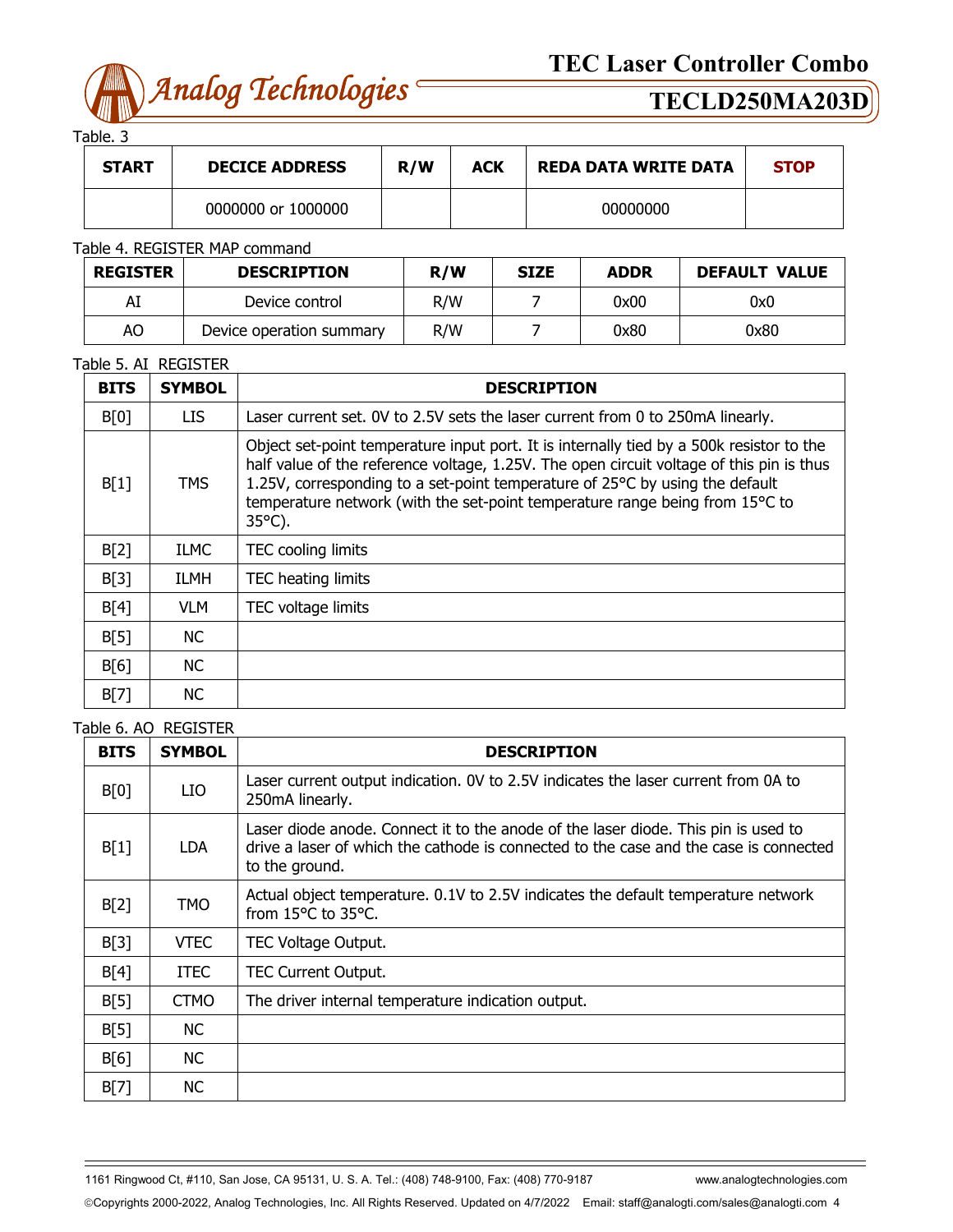

## **MECHANICAL DIMENSIONS**





1161 Ringwood Ct, #110, San Jose, CA 95131, U. S. A. Tel.: (408) 748-9100, Fax: (408) 770-9187 www.analogtechnologies.com Copyrights 2000-2022, Analog Technologies, Inc. All Rights Reserved. Updated on 4/7/2022 Email: staff@analogti.com/sales@analogti.com 5